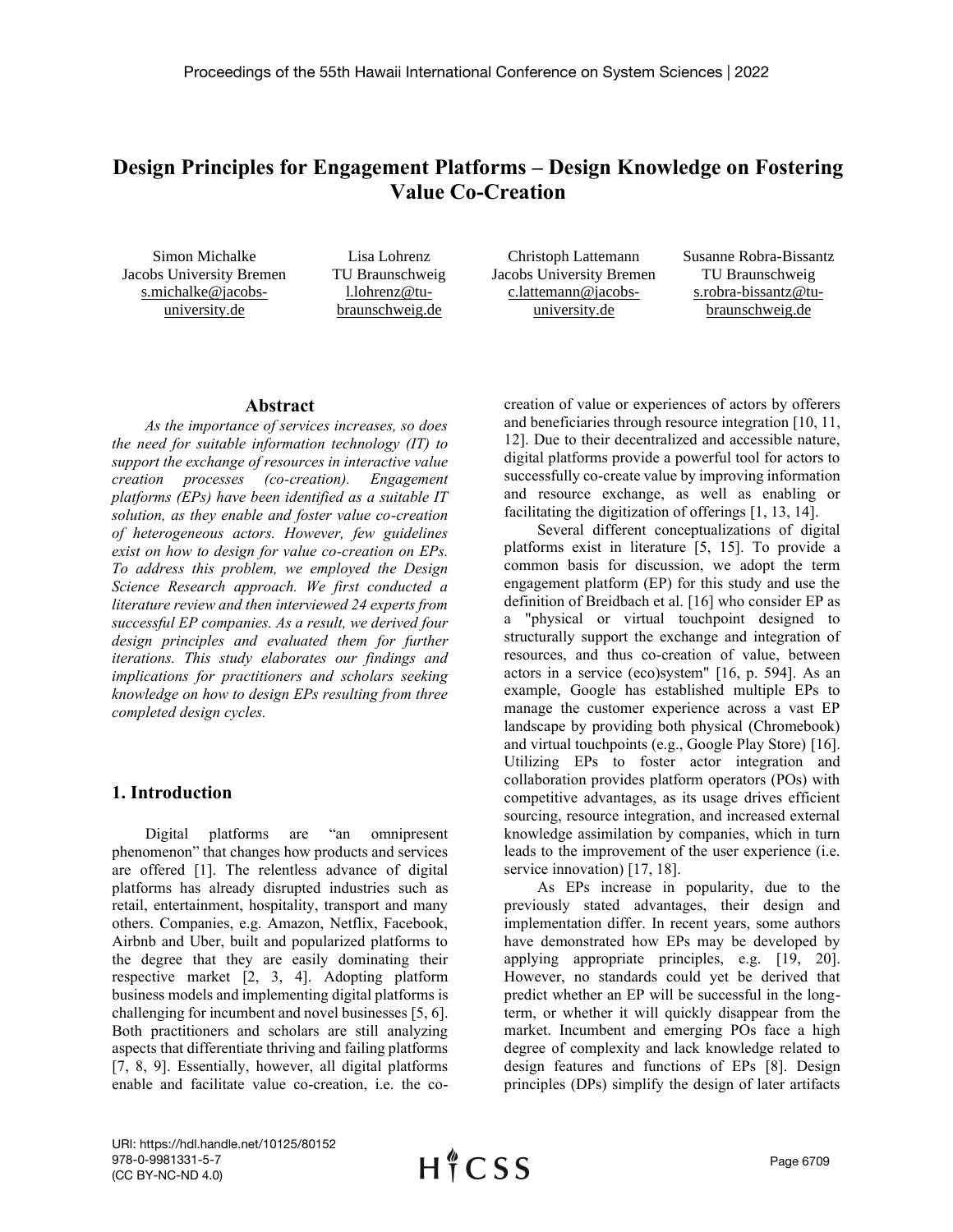and create a standard, which future EP operators might use to guide their EP design [21]. Despite the growing practical and scientific interest, only a very limited number of studies have addressed which DPs to consider when creating and improving EPs [22]. Therefore, our research question is:

#### *How can the support of value co-creation and service innovation be enabled and fostered on engagement platforms?*

The next section outlines theoretical concepts related to EPs drawing from service logic and related work on DPs for digital platforms. To answer the proposed research question, we employ the Design Science Research (DSR) approach [21]. The DSR approach and the associated design cycles are described in the methodology section, followed by our results and artifacts. Finally, we conclude this paper with a discussion of the results and an outlook on future research.

## **2. Foundations and related work**

EPs are "physical or virtual touchpoints designed to enable and facilitate value co-creation in a service ecosystem" [16]. Referring to value co-creation and service ecosystems, the conceptualization of EPs heavily draws from Service Logic [11, 16]. To simplify the terminology, and in line with the suggestion from Ojasalo and Ojasalo [23], we refer to "Service Logic" as an umbrella term that draws from basic principles of the service-dominant logic [24], service logic [18] and customer-dominant logic [25] which are tightly interwoven. A central principle of the Service Logic is that a service´s value is not unilaterally provided but offered by one actor as a value proposition that may be accepted by another actor to then co-create value [24]. Therefore, value is always co-created by one or multiple beneficiaries in a service ecosystem, even those unaware of each other [26]. The overarching service ecosystems are "relatively self-contained, self-adjusting systems of resource-integrating actors connected by shared institutional arrangements and mutual value creation through service exchange" [26 p. 11]. Due to the increasing level of digitalization, service ecosystems heavily rely on EPs as core enablers and facilitators of value co-creation [7, 17]. As these ecosystems attract additional, heterogeneous actors with distinctive needs, designing an EP remains a challenge due to constant external and internal changes that call for continuous service innovation, i.e. improving the actors' overall experience [27]. Even more so as the digital infrastructure of EPs needs to provide actorspecific solutions via a singular technological platform [28]. Consequently, successful EPs rely on a diverse set of mechanisms, i.e. activities, processes, features, and functions, to enable and foster value co-creation [7, 29, 30].

To this day, only a limited number of studies is concerned with deducting DPs for digital platforms. There, the following four design categories have been proposed to guide the development of DPs for EPs: easing the actors' entry, identifying mutual problems and needs of actors, supporting co-creation, and facilitation of service innovation [22].

Easing the actors' entry encompasses activities that support a continued influx of new actors, e.g. by lowering the barriers to adapt to existing processes and cultures [19] and collaboratively developed pricing and cost mechanisms that remain fair for established and new actors [4]. By easing the entry and adaptation for new actors on an EP, new opportunities and novel resources are created for all actors within the service ecosystem to integrate resource and benefits [11]. Thereby, continued use of the EP is encouraged as the potential for value co-creation is ever-growing.

As resources on the EP change dynamically, identifying mutual problems and needs of actors enables effective and efficient resource allocation and mobilization [19, 27, 31]. The identification of recent developments and changes in and outside the ecosystem is pivotal to improving the exchange of services, i.e. value co-creation, among actors. Therefore, EPs should implement deliberate activities and processes to ensure the identification of risks and opportunities for actors on the EP.

The support of value co-creation by EPs is an essential and defining trait [19] that requires attracting and maintaining a critical mass of actors, innovating offerings, and improving the overall experience [16, 32, 33, 34]. Drawing from the suggestion of Lusch and Nambisan [11, p. 161] we adopt a broadened view of service innovation that is defined as "rebundling of diverse resources that create novel resources that are beneficial (i.e., value experiencing to some actors in a given context)". Consequently, this definition of service innovation is less focused on product- and technology-centric innovation per se, but adopts an experience-centric perspective on how to improve the ability to co-create value in the service ecosystem associated with the EP. Facilitating service innovation with and among actors is essential for the long-term success of EPs [20, 22, 31, 35, 36] and companies in general [14], as otherwise internal and external changes, as well as, the increasingly dense competition will motivate actors to join EPs that provide the best competitive advantage to them.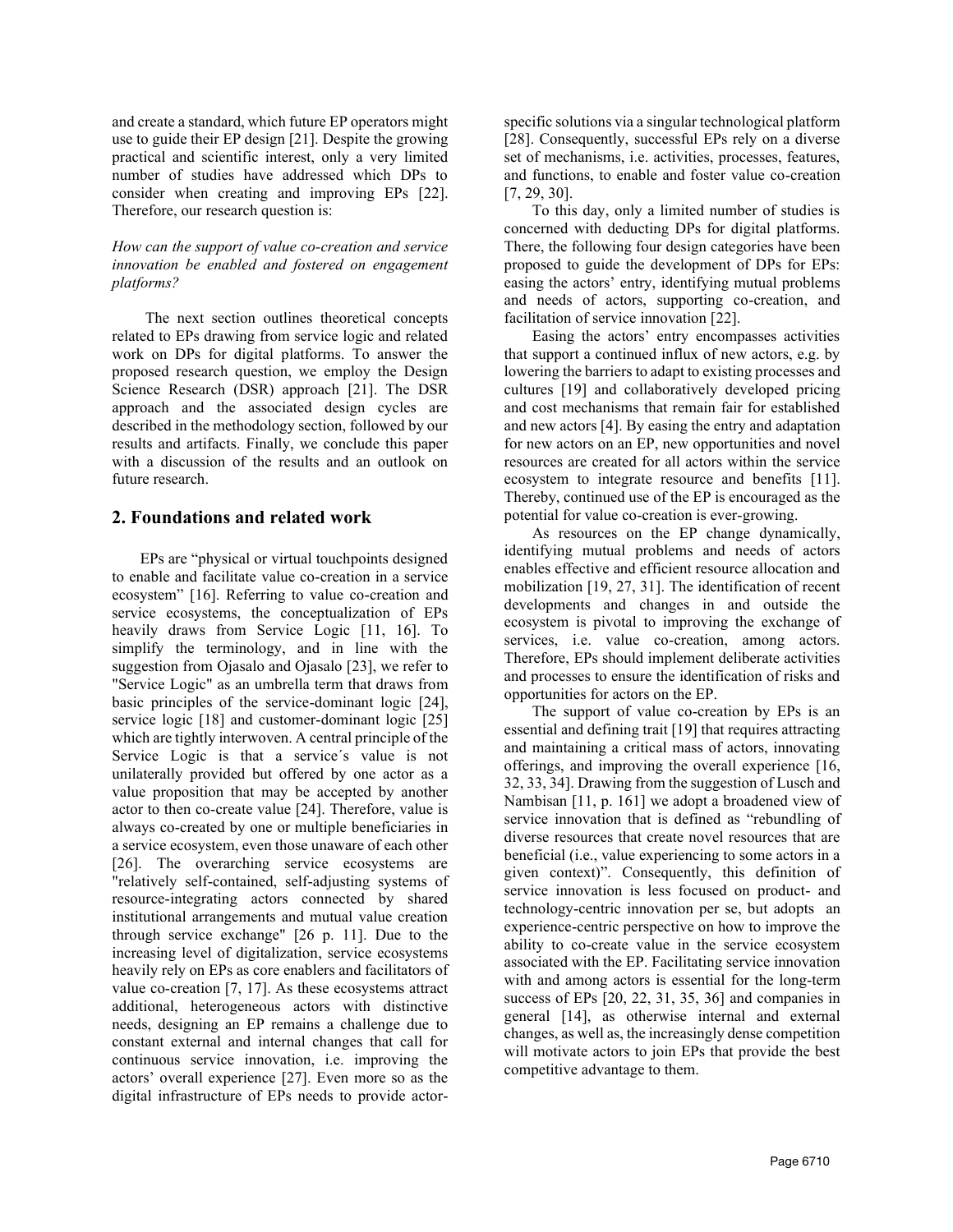Considering the complexity to design and implement these activities on EPs, exploring design knowledge, to provide practitioners with actionable DPs and adding to literature concerned with EPs and the Service Logic, provides a promising research avenue [26, 30, 31].

# **3. Overview of the Design Science Research project**

This research aims to explore design knowledge for EPs. As a broad theoretical lens, we employ the concept of value co-creation and, more specifically, the Service Logic as kernel theory to inform our research approach [18, 23, 24, 25]. We follow the DSR paradigm as it is specifically well suited to a) provide practitioners with actionable knowledge on how to utilize Service Logic and b) provide sound insights on how to design and improve value co-creation on incumbent and emerging EPs [31]. Following Kuechler and Vaishnavi [37], we structured our research iteratively in three design cycles with five process steps, each: problem awareness, suggestion, development, evaluation, and conclusion (see figure 1).

In the initial design cycle, we conducted a structured literature review following the approach of Webster & Watson [38] as described in figure 1. The detailed process is depicted in an earlier study [22]. A total of 1.169 studies were reviewed. 20 design requirements and seven DPs were identified and eventually grouped, based on four design categories that draw from the solution objectives proposed by Göbel and Cronholm [19]: easing the entry of actors, identifying mutual problems and needs, supporting cocreation and facilitating service innovation (see figure 2). Based on these findings a method to design the customer journey to enter, utilize and co-innovate EPs

was developed and conducted with 16 practitioners to design a first draft or improve their EPs and check the applicability of the DPs and requirements.

In the second design cycle, we further assessed the validity and applicability of our results by conducting 14 semi-structured expert interviews, depicted in figure 1. We derived a database of 136 relevant EPs from publicly available data. We only chose EPs from the DACH (Germany, Austria, and Swiss) region to prevent cultural differences that may affect the EP design, which might influence value cocreation. Also, due to the length and depth of the interviews, we found it more manageable to conduct them in our native language. The interviews for all cycles were conducted between May 2020 and September 2020 and lasted, on average, 52 minutes. Interviewees were CEOs, or managers of B2C and B2B platforms in the personal service sector. We chose the personal service sector to ensure that there are activities of resource exchange and user engagement involved. The interview guideline included the requirements and design categories we identified in the first design cycle. The interviews were transcribed, and afterward the authors collaboratively conducted deductive and inductive coding (see figure 2). The second coding cycle was performed to a) validate or reject the design categories derived from the literature review and b) to search for complementary, contradicting and supporting themes. As deductive coding we used the four derived design categories: easing the entry, mutual problems and needs, value co-creation and fostering service innovation and e.g. derived "provide clear and simple rules" and "fair and collaboratively developed price and cost mechanisms" as inductive codes. A total of 29 inductive codes were identified.

| Process steps | Output                                                                                                                      |                                                                       |                                                                                     |  |  |  |
|---------------|-----------------------------------------------------------------------------------------------------------------------------|-----------------------------------------------------------------------|-------------------------------------------------------------------------------------|--|--|--|
|               | Design cycle 1                                                                                                              | Design cycle 2                                                        | Design cycle 3                                                                      |  |  |  |
| Awareness     | Literature review                                                                                                           | 14 Semi-structed expert interviews<br>(personal services)             | 10 Semi-structured expert interviews (non-<br>personal services)                    |  |  |  |
| Suggestion    | Synthesis of design requirements and<br>principles concerned with EP design                                                 | Validation and refinement of<br>Categories                            | Refinement of the of categories to aims<br>with supporting mechanisms and enactors  |  |  |  |
| Development   | Design categories for EP design and a<br>customer journey mapping method<br>especially tailored to EP design                | Deduction of categories and<br>additional mechanisms for EP<br>design | Design principles for value co-creation                                             |  |  |  |
| Evaluation    | Application in the field/argumentative/<br>peer review                                                                      | Argumentative/peer review                                             | Survey with B2B and B2C platform<br>providers                                       |  |  |  |
| Conclusion    | Four appropriate categories were derived.<br>Relevance indicated by the lack of related<br>literature and design knowledge. | Further analysis needed to derive<br>generalized design principles    | High ratings for applicability and novelty,<br>yet relevance received mixed ratings |  |  |  |

|  | Figure 1. Consecutive design cycles and research activities |  |  |  |  |
|--|-------------------------------------------------------------|--|--|--|--|
|--|-------------------------------------------------------------|--|--|--|--|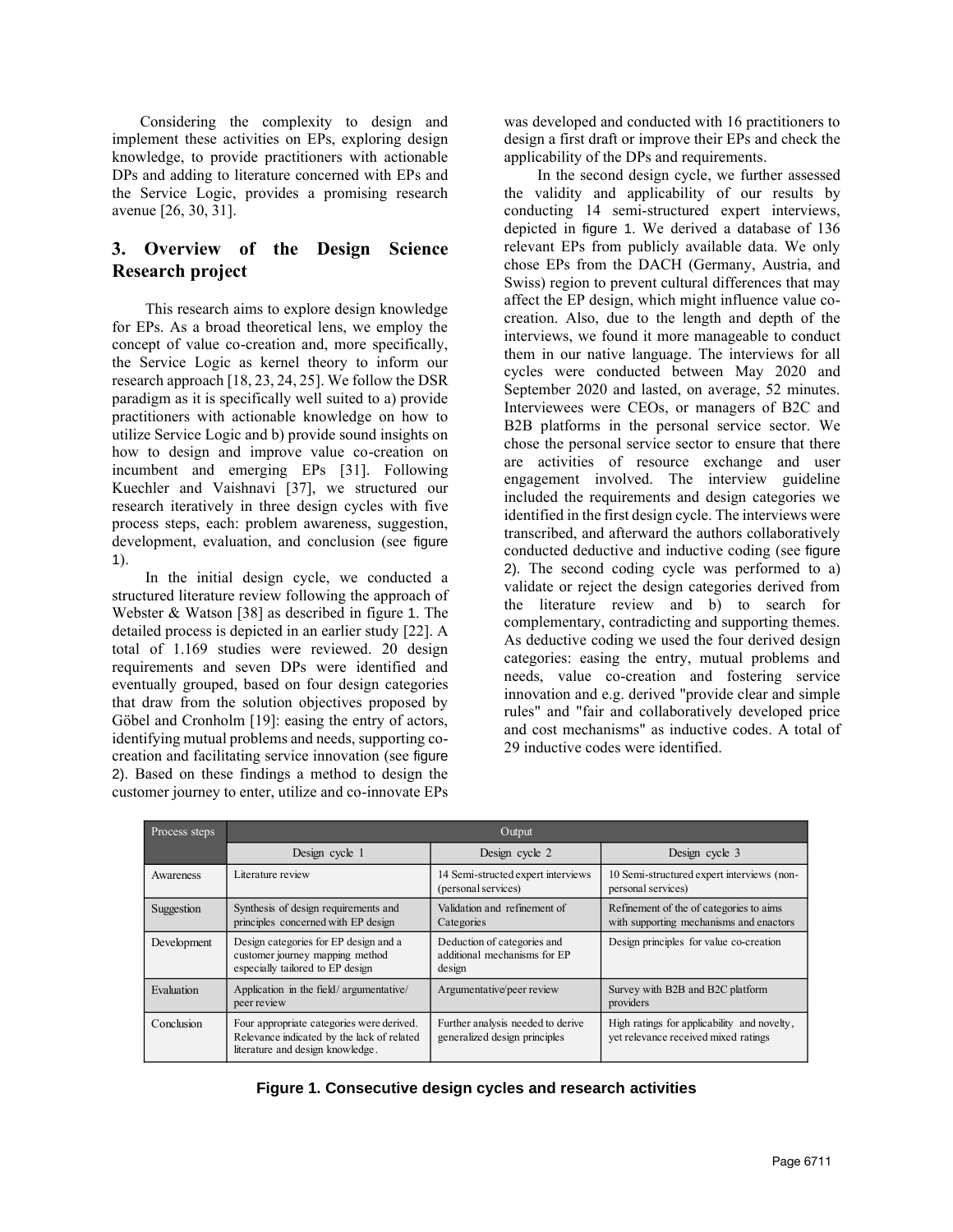

**Figure 2. Coding and deduction of design principles**

In the third design cycle, we conducted additional interviews with ten experts, i.e. founders, CEOs, or managers of B2B EPs offering industrial services in the DACH region (see figure 1). We selected this sector to contrast our prior findings and identify the respective challenges and mechanisms to industrial and personal service sectors. We then combined the codes from the initial interview series and the second one and analyzed the data in the third coding cycle, figure 2. As a result, we identified 682 codings describing individual activities and features that POs have implemented on EPs, to enhance their user experience. We then added codes for more general *mechanisms* that are used to achieve specific **aims** and include actions, activities, forms, and processes [39] following the structure of a design principle, depicted in figure 2. To identify the overarching mechanisms, individual activities and features were clustered and categorized. E.g. the codings "(manual) matching with existing partners" "tutorials and instructions", "similarity with familiar apps" resulted in the mechanism "supporting actor onboarding". Iteratively, codings and codes have been consolidated during several workshops of two authors into a set of 13 overarching *mechanisms* with a total of 32 enactors, i.e. subsidiary components. Then the **aims** related to the implementation of these *mechanisms* were derived, e.g. *supporting actor onboarding* to **attract and bind actors**. The **aims** are similar to the design categories from the first cycle, but we found that they better describe the DPs.

Since our implementer, user and context remain unchanged throughout, we will present the DPs only with their respective **aims** and the underlying *mechanisms*. In addition, the 32 enactors are presented in table 1 together with exemplary quotes from the interviewees.

## **4. Design principles for engagement platforms**

Four DPs have been deducted from the three design cycles. We will elaborate on the four **aims (A1 - 4)** and *13 mechanisms (M1 – 13)* in this subsection and provide an overview of the 32 enactors (i.e. subsidiary components) in table 2. The *mechanisms*  have been employed on average on 18.07 EPs (standard deviation  $(SD) = 3.17$ ). In addition, we verified the employment of *mechanisms* by analyzing publicly available data of the EP, e.g. websites and marketing material. We indicate how many EPs in our sample utilized a specific *mechanism* as follows: < 15  $= \cdot$ ; 16 - 21 =  $\cdot \cdot$ , and > 21 =  $\cdot \cdot \cdot$ . This categorization is based on the average use of *mechanisms*  $\pm$  SD.

**A1 - attract and bind actors.** To foster a steady influx of new actors, who provide and demand offerings, the EPs employ varying mechanisms to attract and bind actors and promote resource exchange as service ecosystems rely on the ability to connect heterogeneous actors efficiently and effectively to afford the dynamic bundling of resources to co-create value. An EP needs a critical mass of actors to ensure these properties. There are several mechanisms that the EPs have implemented. These mechanisms include:

*M1.* Instrumentalizing existing social media platforms, physical events, marketing campaigns, and B2B partners to *raise actor awareness. •••*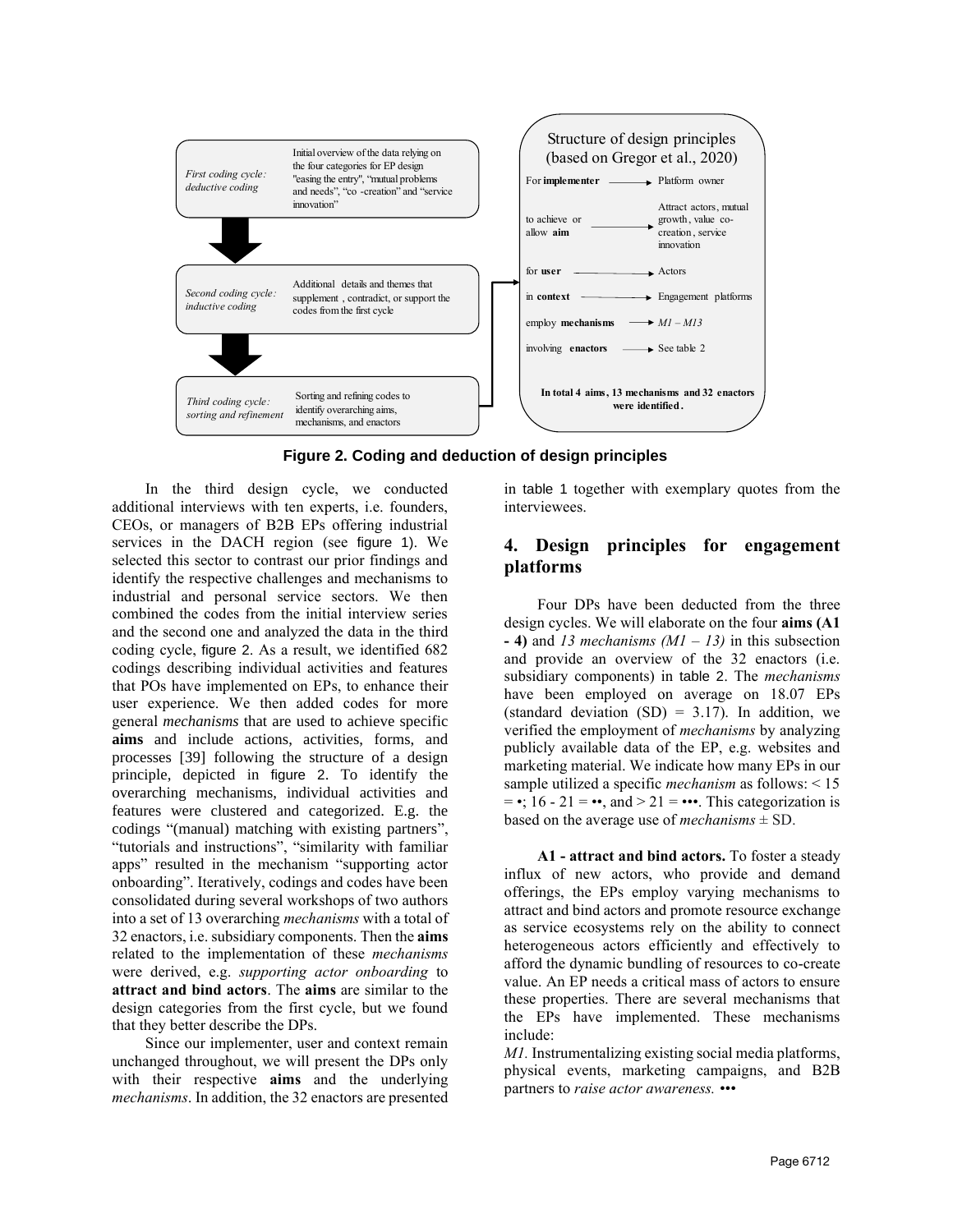- *M2. Supporting actor onboarding* by familiarizing actors with the respective features of the platform. •••
- *M3. Employment of trust-building symbols and activities* to give actors a sense of trust and security. ••
- *M4.* Develop *risk-based pricing and cost mechanisms* to allow fair distribution of risk, costs, and revenues among actors. ••
- *M5. Attending interpersonal events* to get into conversation with possible new actors or to identify the problems of existing actors early on. •
- *M6.* Establishing a *connection between existing and new partners* to support new actors in finding value co-creation opportunities, while also providing existing actors with a continuous influx of potential partners. ••

Following the structure of DP formulation proposed by Gregor et al. [39], the first DP aim addresses the aim of attracting and binding actors constantly to maintain or improve their market position. Consequently, the first DP states:

*DP 1: For POs to attract and bind actors on EPs, they should raise the* awareness *(M1), support actor onboarding (M2), employ trust-building symbols and activities (M3), establish risk-based costs and pricing (M4), attend interpersonal events (M5) and connect to existing and new partners (M6) in order to foster resource integration.*

**A2 - achieve mutual growth.** To solidify the overall competitive position in ever-changing markets, an EP should address mutual problems and needs of actors. The collaborative identification of these factors decreases misguided resource allocation and innovation activities within the ecosystem, on the one hand, while increasing the transparency and awareness of latent capabilities among actors as well as a shared understanding and direction for future developments on the other. Therefore, POs should employ the following mechanisms:

- *M4.* While new or supplementing business models support certain actor groups maintaining *fair risk-based costs and pricing* enables mutual endeavors and growth in the long run. ••
- *M5.* To sense changes in the sector/market or the actors' sentiments, *participating in interpersonal events* allows a more direct and free exchange about pressing issues that would not have been discovered otherwise. •
- *M6.* As future challenges, e.g., legal changes, might affect the EP, the *connection of existing and new partners* should counteract these scenarios, e.g. by onboarding more diversified partners or establishing new or supplementary business models for the EP itself, as well as its actors. ••
- *M7.* This ties into *treating actors as equal partners,* which implies that the needs of all partners and actors of an EP are considered, and problems are addressed, making them more open towards active collaboration. ••
- *M8.* While the respective POs have a large impact on the innovation and new solutions implemented or offered on the EP, mutual activities and *being open towards new solutions* offered by (new) complementors are needed to serve the emerging needs of different actor groups. ••

Based on these mechanisms that support mutual activities among actors and POs, we propose the second derived DP as follows:

*DP 2: For POs to achieve mutual growth in EPs, they should establish fair risk-based costs and pricing (M4), participate in interpersonal events (M5), connect to existing and new partners (M6), treat actors as equal partners (M7), and be open towards new solutions (M8) to address mutual problems and needs.*

**A3 - foster interaction and value co-creation.** The primary purpose of EPs is to enhance interaction and value co-creation among dispersed actors. Thus, all actors´ inclusion and engagement is naturally a major driver of the success of an EP. To facilitate the interaction of actors, five mechanisms have been identified:

- *M2.* Providing clear rules, guides, processes and features *support actor onboarding* and increases the chance that actors successfully co-create value. ••
- *M6.* The deliberate *connection of existing and new partners* as a key activity of EP design affords an ever-growing feedback loop of new value cocreation opportunities and simplifies the recognition of new resources, thus deepening the commitment with and via the EP. ••
- *M9.* To ensure that features to support the individual value co-creation are discovered and used by the actors, EPs should be designed to *ensure intuitive usability.* This could be guided by design features of well-known platforms or applications to increase the learning curve of new actors. ••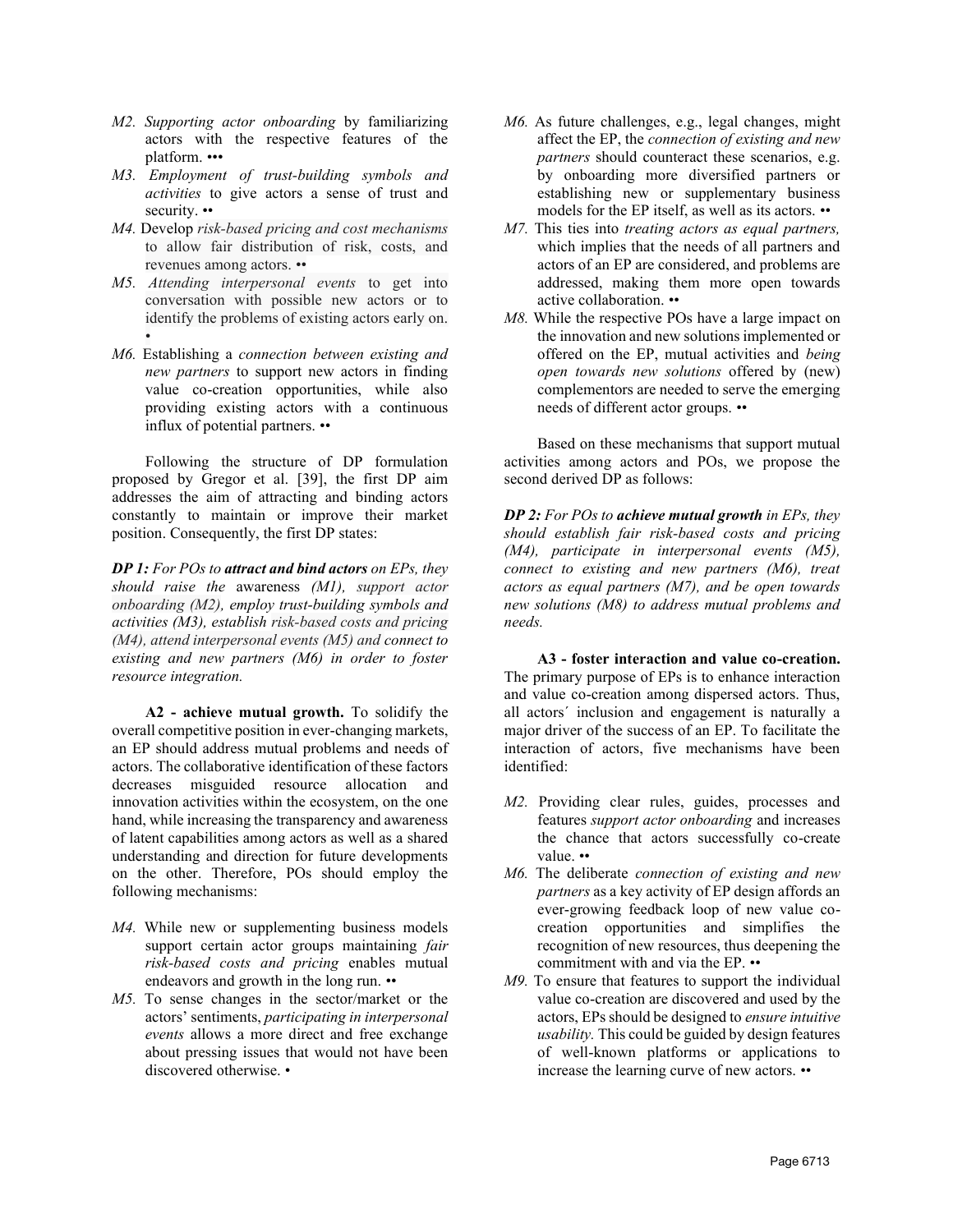- *M10.* Mutual problems and needs affect requirements for value co-creation, e.g. restrictions imposed by the Covid-19 pandemic, thus pressuring POs to *create new and useful features.* ••
- *M11.* The *resource exchange* among actors, both virtually and in the real world, needs to be supported by rules of interaction, quality standards and features that conveniently connect physical and virtual aspects of interaction. ••

Combining the mechanisms to support value cocreation on EP, DP 3 states:

*DP 3: For POs to foster interaction and value cocreation on EPs, they should support actor onboarding (M2), connect to existing and new partners (M6), design for usability (M9), create new and useful features (M10), and define mechanisms for resource exchange (M11) in order to enhance value co-creation.*

**A4 -** improve **competitiveness by coordinated service innovation***.* As markets are continually changing and actor demands increase, EPs must ensure feasible and sustainable service innovation. This overarching goal is central to the idea of EPs that enable ways for service innovation through increasing resource liquefaction and resource density of service ecosystems. We identified five mechanisms that EPs employ:

- *M8. Being open towards new solutions* enables and drives shared innovation endeavors with various actor groups outside of established complementors. ••
- *M10.* While *creating new, useful features* seems quite arbitrary to mention in this context, the experts outlined several challenges in this regard. Regulations, technical path-dependencies, user expectations and costs are more obvious ones, the sheer number of requests and feedback POs receive from actors of different groups is a major challenge by itself. Therefore, almost all POs in our interview sample employ agile methods to inform user-centered, fast-paced and effective innovation of their platforms. ••
- *M12.* To harness the actors' input and insights, POs implement several kinds of *feedback channels for innovation*, e.g., customer hotlines, clickstream data, and UX-testing. ••
- *M6.* Actively including and *connecting existing and new partners* in innovation processes allows the POs to incorporate competencies that would otherwise have to be developed in their own company, and thus, provide them with strategic

flexibility and a stronger relationship to key stakeholders. ••

*M13.* As actors mainly join and remain in EPs to obtain competitive advantages, POs need to *signal to the actors that their EPs are future proof*, i.e., can react swiftly to changing needs, market activities or legal requirements. ••

The challenges of remaining competitive were strongly emphasized in the interviews, which is why our fourth derived DP states:

*DP 4: For POs to improve competitiveness by coordinated service innovation in EPs they should connect to existing and new partners (M6), be open towards new solutions (M8), create new, useful features (M10), utilize feedback channels for innovation (M12) and signal to actors that they are future proof (M13) in order to ensure service innovation.*

The mechanisms may be supported by enactors that can have their respective design features [39]. Based on the 24 interviews, we identified 32 enactors that support one or several of the 13 mechanisms. If an enactor is part of more than one mechanism, the additional mechanisms are depicted in brackets after the respective enactor in table 1. For this publication we will not discuss the DPs of individual enactors but give examples of what activities, processes or artifacts were identified. Please note that table 1 is a concise and shortened version to illustrate the enactors to adhere to the page limitations.

The DPs were evaluated based on the initial set of requirements identified in a literature review in design cycle 1. In addition, we conducted a survey that assessed accessibility, importance, novelty and insightfulness, actability and guidance, as well as effectiveness [40] employing a 5-point Likert scale . The descriptive statistics of this survey are depicted in table 2.

The survey was distributed by mail to experts of EPs from our database. The survey was accessed by 62 persons and completed 14 times. We excluded four responses as the respondents indicated to be neither a PO nor an EP developer. Construct reliability is calculated with Cronbach's alpha for items with more than two items and Spearman-Brown for less than three items. In the survey, we provided a total of four tables, one for each DP together with the respective mechanisms to improve the overview. To employ these mechanisms more effectively, the overarching aims and underlying enactors need to be considered to create suitable change agents (i.e. processes, activities and roles).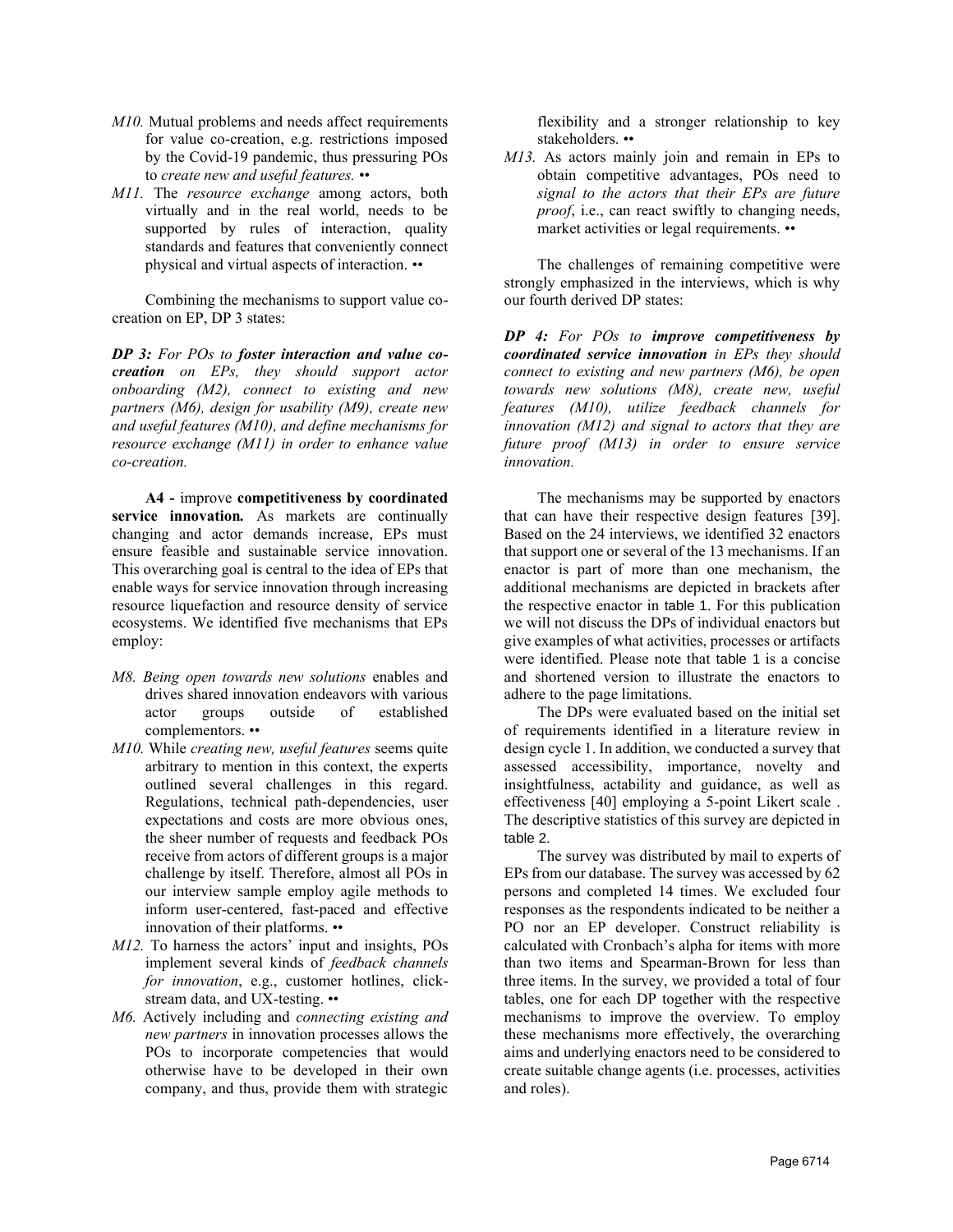## **Table 1. Enactors of mechanisms**

| <b>Enactor (Mechanism)</b>                    | <b>Example</b>                                                          | <b>Exemplary Statements (translated)</b>                                                                                                                                                                                                                              |
|-----------------------------------------------|-------------------------------------------------------------------------|-----------------------------------------------------------------------------------------------------------------------------------------------------------------------------------------------------------------------------------------------------------------------|
| Marketing campaigns (M1)                      | run advertising to draw<br>attention to the platform                    | When we started and wanted to test (the new service) we have advertised in newsletters and many<br>different social media channels. - EP3                                                                                                                             |
| Social media presence (M1)                    | be active in relevant social<br>media channels                          | We have different channels there, of course. Social media is just one that targets student users. -<br>EP7                                                                                                                                                            |
| Tutorials and instructions<br>(M2)            | provide instructions on how<br>to use the platform                      | And then we're also finding automated ways of doing training, such as video training, series<br>webinars, online FAQs, all of those sorts of systems. - EP21                                                                                                          |
| Similarity to familiar apps<br>(M2)           | orientate the design on well-<br>known apps                             | So the app is, with respect, self-explanatory. -EP10                                                                                                                                                                                                                  |
| (Manual) matching (M2, 6,<br>11)              | bring together suitable offers<br>with the right users                  | In the next step, we can significantly reduce the selection, so we only show a very reduced part<br>of what is actually possible in order to create a good matching. - Ep22                                                                                           |
| Human moderation of<br>content $(M3)$         | offer human support for user<br>questions                               | We set up a service hotline, which is then not for queries  but for problems with installation,<br>scanning the QR code a personal contact point for the first hurdles. -16                                                                                           |
| Refund systems (M3)                           | enforce standardized refund<br>policies                                 | In the past we had 1-2 disputes that had to be resolved by us. We paid back the money and sorted<br>it out. - EP2                                                                                                                                                     |
| Quality certificates (M3)                     | display certificates on the<br>platform                                 | A lot of parents also ask for a criminal record now in the childcare space, or a babysitting course,<br>a first aid course, and if a provider wants to prove that they have that, they can upload that without<br>it being visible on the whole platform. - EP6       |
| Welcome packages (M3)                         | send the new user physical<br>material about the platform               | If I want to start or hold a regulars' table, I get a small join-in kit in the mail, where there is a<br>regulars' table display for the table so that people can find each other right away and name tags<br>and a few game ideas and icebreaker instructions. - EP4 |
| Personal touches (M3)                         | share user stories and success<br>stories                               | Of course, we bring examples and inspiring incentives from stories of what you can do together.<br>Be it which groups you can found or which events you can do together. - EP4                                                                                        |
| Real-world artifacts and<br>symbols $(M3, 5)$ | provide physical information<br>material                                | Generally, it's for one thing you have the manual flyers and a manual for the daycare management,<br>they just like to look up anything in books. - EP13                                                                                                              |
| Attracting corporate partners<br>(M3, 4, 5)   | find companies that promote<br>and use the platform                     | It's something that we're also familiar with from child emergency care, so it's more likely to be<br>booked when a contractor says, "we've vetted them, we have a contract with them," than when<br>parents come to us directly through the website. - EP3            |
| Involve actors in changes<br>(M4, 7, 13)      | have key actors approve and<br>co-design new features                   | The customer can say, I want to be involved here now and then there are the project managers<br>who say, here is a cool person, we want to include him in this project. - EP24                                                                                        |
| Establish a personal bond<br>(M5)             | try to get to know key actors<br>and their needs better                 | First of all, every customer has a Customer Success Manager, which is basically a contact person<br>who you can call or e-mail. - EP24                                                                                                                                |
| Conduct workshops with<br>actors $(M5,7,8)$   | host actor workshop to<br>identify actor needs and<br>problems          | There are various evening events where (actors) are around. Then you can talk about things<br>relatively informally or ask specific questions, so we want to learn now just like that, by the way.<br>- EP1                                                           |
| Communication tools (M6,<br>11)               | provide<br>the<br>with<br>user<br>communication channels                | We know that our customers in particular like to have a great deal of independence, and that's<br>why we're totally open (towards use of communication channels). - EP11                                                                                              |
| Recommender systems (M6)                      | provide recommendations to<br>relevant offerings                        | we call it best basket. We "look" at the items the customer wants to buy and give an optimized<br>suggestion regarding delivery date, number of packages, and price - EP18                                                                                            |
| Search functionalities (M6)                   | enhance the search on EPs,<br>by<br>collaborative<br>e.g.,<br>filtering | That would be the first process and I can then standardize and search for them. What is very<br>important is that if a larger scout or customer has been with us for several years, then there are so<br>many elements inside that I have to find again. - EP24       |
| Integration of innovation<br>partners (M7)    | involve partners to co-<br>develop features                             | We do customer feedback sessions. what's what their feelings are about the platform right now,<br>how they're using it, how they use it, which might be different from our expectations. - EP21                                                                       |
| White label solutions (M8)                    | individualize the platform for<br>specific focus groups                 | Otherwise, we shoot small learning videos, which we then put on Youtube. But more in the<br>direction of white label. - EP10                                                                                                                                          |
| Third-party innovations<br>(M8)               | integrate features from other<br>partners into the platform             | The service provider gets its own access to the backend, can enter its services there, such as table<br>reservations, and the users can book this and can then tick the box "Arrangement desired". And<br>then the service provider can get in contact. - EP8         |
| Prevent exploitation (M8,<br>13)              | ensure that the business<br>model is not undermined                     | What we actually do, we stop, a bit understandable if the business model is contact initiation, we<br>stop bypassing the platform at that point. - EP11                                                                                                               |
| Feedback channels (M9, 12)                    | feedback<br>implement<br>channels and user data                         | We have a feedback function directly via the platform, so that you can write feedback tickets<br>directly and that flows directly into our feedback board - EP16                                                                                                      |
| Idea realization (M10)                        | follow up on feedback and<br>implement the actor ideas                  | We don't have a feature set or a concept that we're approaching, it's a single flow. And everything<br>that is reported back to us ends up in the roadmap. - EP5                                                                                                      |
| Ease the exchange of<br>resources (M11)       | create and support channels<br>for resource exchange                    | We have a (virtual) workspace. After a task is accepted actors can communicate and exchange<br>data here For the future we may include (calls) on the platform itself - EP2                                                                                           |
| Quality standards (M11)                       | provide clear instructions<br>and rules on proper quality               | On the one hand, we have the content rules that no vulgar language may be used, so that is the<br>respectful language towards others. This is also already moderated in the job ad and otherwise<br>controlled only on demand. - EP6                                  |
| Rules of interaction (M11)                    | ensure respectful interaction<br>among users                            | For this purpose, we have published a netiquette: It consists of four golden rules: Be nice, be<br>polite, be honest and be helpful. - EP4                                                                                                                            |
| Trend scouting (M12)                          | participate in trade fairs and<br>identify current trends               | So we're always out and about at trade fairs, of course, reading the latest stuff about what's<br>happening in digitization. - EP8                                                                                                                                    |
| KPI tracking and reporting<br>(M12)           | use technology to identify<br>and improve user behavior                 | How many users return to the platform on a daily or weekly basis? How long do they stay on<br>which pages? We measure these things anonymously. - EP4                                                                                                                 |
| Implement rating systems<br>(M12)             | allow users to rate the EP and<br>related offerings                     | You can't write ratings on the website like that, but no reviews have actually been faked or deleted.<br>So these are honest ratings that we also measure ourselves against. - EP12                                                                                   |
| Innovation workshops<br>(M12, 13)             | conduct meetings to discuss<br>offerings and improvements               | I try, on the part of the employees, to ensure that we have an open culture of discussion and that<br>I promote and encourage this. - EP9                                                                                                                             |
| Agile processes (M12, 13)                     | use agile approaches to react<br>to external changes                    | I think the whole company is a changing innovation process. All the processes we have are always<br>designed for change. $-EP11$                                                                                                                                      |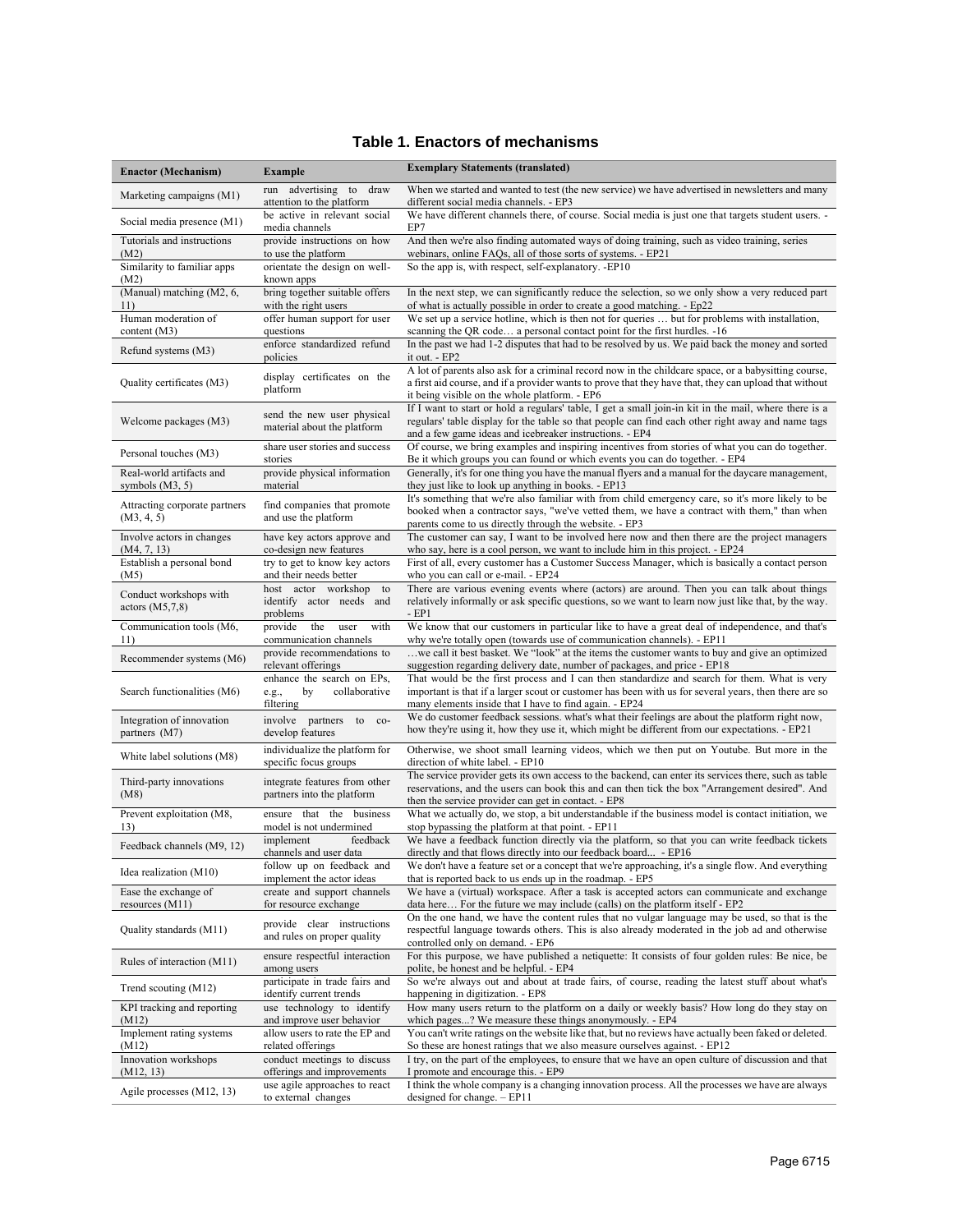As the number of respondents is quite low, and there is no universal scale for measuring the quality of DPs, the statistical validity of the results remains very limited. Still, we identified several implications from this explorative evaluation of our artefact. From the evaluation of the individual items, we conclude that the illustration of the DPs, especially of the enactors, remained vague to the user group of POs and developers. The respondents rate several aspects on average only slightly above 3, i.e. "undecided". These items referred to the specific context of the respondents' business (e.g. "I find the DPs useful for designing digital platforms in practice",  $\bar{x} = 4.2$ ). They are rated lower than items with more general wording of the same measure/construct (e.g "compared to my current situation, I believe that the DPs would improve the effectiveness of my work",  $\bar{x} = 3,44$ ). Since our DPs are highly generalized at this point, this is valid criticism as the level of generalization, while chosen deliberately, reduces guidance and relevance to specific domains or responsibilities. While the aims and mechanisms will remain on a general level to guide the design efforts of EPs of several domains, future efforts will include the definition of specific sets of enactors to increase relevance, guidance, and effectiveness in specific contexts. We will detail the according steps further in the discussion.

| <b>Measure</b>              | <b>Items</b> | $\mathbf{x}$ | <b>SD</b> | <b>Reliability</b> |
|-----------------------------|--------------|--------------|-----------|--------------------|
| Accessibility               | 3            | 4.28         | 0,76      | 0,914              |
| Importance                  | 2            | 3,55         | 1.02      | 0,875              |
| Novelty &<br>insightfulness | 2            | 4.08         | 1,02      | 0,797              |
| Actability &<br>guidance    | 4            | 3.75         | 1.07      | 0,769              |
| <b>Effectiveness</b>        | 8            | 3.76         | 0.82      | 0,9                |

**Table 2. Measures and results**

### **5. Discussion**

This research employs DSR to generate prescriptive knowledge in the form of DPs for EPs to support value co-creation. The expert interviews have been coded and evaluated through the lens of Service Logic and existing DSR on EP design. By summarizing and advancing the existing body of design knowledge with 24 expert interviews from incumbent POs, our contribution encompasses several aspects for practitioners and scholars.

We present managerial implications of Service Logic and provide a set of four DPs that consists of four aims, 13 mechanisms, and 32 enactors to enable and enhance co-creation and service innovation on EPs. The prescriptive knowledge at hand informs POs of incumbent and newly founded EPs on enabling and fostering interaction among actors and actor groups.

As EPs are structures that allow and facilitate value co-creation, prescriptive research provides advice to inform the design of mechanisms related to growth, governance and innovation of EPs. By that, we also contribute to existing research gaps concerning applicable research that draws from Service Logic [26], the call for actionable information for designing EPs [31], and the empirical assessment of digital platform mechanisms [5].

As an EP needs to support various, sometimes contradicting needs via a singular technological platform [28], we assessed a wide array of critical mechanisms and enactors, thus contributing to a better understanding and design of activities and features. In this regard, we also acknowledge non-virtual components that contribute to these mechanisms, e.g. personal meetings, workshops, marketing material, handbooks and training. Thus, we contribute to the EP literature that deliberately considers both physical and virtual touchpoints [7]. Consequently, our research provides a broader and more pragmatic overview of activities, processes, rules and roles to improve to value co-creation on EPs than studies that focused only on virtual aspects.

Drawing from Service Logic, we refer to a varied group of EP users as actors [11] with the only exception being the PO. As a result, our analysis remains rather vague on how specific groups play into certain mechanisms and what needs the respective complementors, customers, or other agents might have. This is also reflected in the evaluation of the DPs, as items related to the specific work context of practitioners received lower approval on average with higher deviations compared to questions referring to the general context.

While the overarching aims and mechanisms have been evaluated and refined based on extensive qualitative research, i.e. a structured literature review and 24 expert interviews from a diverse set of business contexts, the 32 enactors remain to be explored further. E.g. Mehrwald et al. [41] assessed 150 EPs in the personal service sector to derive a set of 53 trustbuilding features and functions based on quantitative analysis. A similar approach combined with an analysis of features and functions and respective mechanisms and underlying enactors could yield more applicable and relevant results to address the existing shortcomings we identified in the surveys' results. Another limitation of this research is the absence of a discussion of co-creative vs individual contributions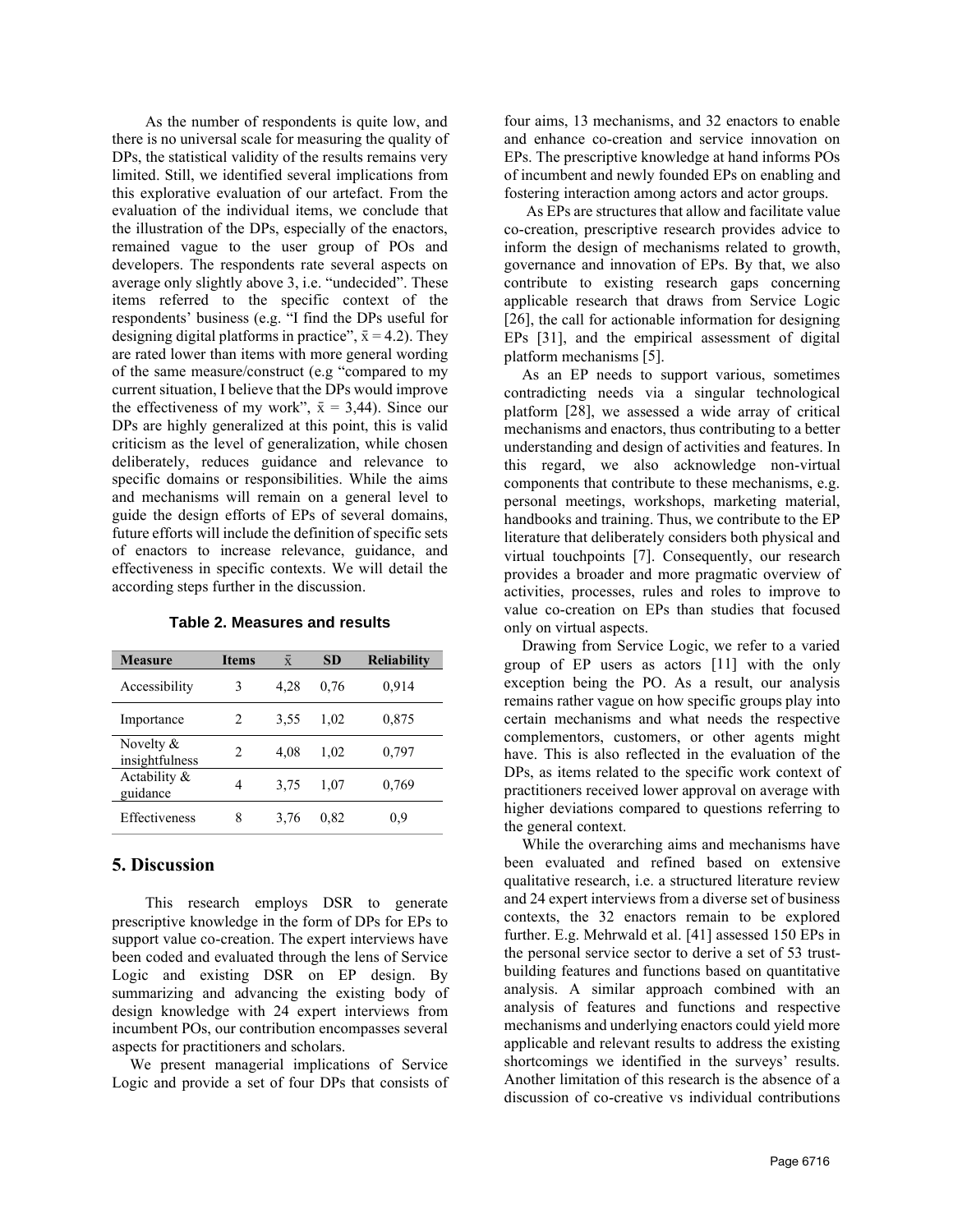considering the different mechanisms we present. Future research could consider individuals more thoroughly, e.g. by employing the Self-Determination Theory [42, 43], to complement our focus on collaborative relationships through the lens of value co-creation [24, 29].

Even though we are confident that the results of this study support practitioners' in designing EPs and provide new theoretical insights, our results are subject to confirmation and acquiescence bias. Our efforts to minimize these biases included extensive literature reviews, individual coding of the authors, increasing our sample, and an exploratory survey. However, as we limited the interview sample to experts from the DACH-region, there may be culturally specific factors missing from our findings. Also, resulting from the deliberate choice to exclusively interview experts working at EPs, we refrained from interviewing a heterogeneous set of actors, e.g. consumers or other experts, complementors, as the selection of experts for our interviews was more robustly ensured by relying on established and measurable criteria such as job position and experience in the field.

#### **6. Conclusion**

EPs are increasingly popular and powerful means to enable co-creation and service innovation. Therefore, identifying suitable DPs should be pursued to provide future platform operators with guidelines on how to design successful EPs. Concerning our proposed research question: *How can the support of value co-creation and service innovation be enabled and fostered on engagement platforms?*, this study describes the three completed design cycles and the respective findings derived from an extensive research project, including a structured-literature review, a workshop with 16 practitioners, 24 interviews, the assessment of publicly available data and an explorative survey. Based on these empirical insights, scholars and practitioners may derive and redefine their activities to enable and foster value co-creation on engagement platforms. The set of four design principles, 13 mechanisms and 32 enactors we provided, serves as a structured and tested fundament for the strategic and operational improvement of EPs. The design knowledge we explore in this research contributes to calls from the fields of service logic, EP design, and digital platforms built on empirical insights.

### **7. Acknowledgments**

This paper is part of the project "Begleitforschung Personennahe Dienstleistungen" (BeDien), funded by the German Federal Ministry of Education and Research (BMBF), grant number 02K17A080 and 81.

### **8. References**

- [1] Hein, A., M. Böhm, and H. Krcmar, "Digitale Plattformen", In M.H. Dahm and S. Thode, eds., Strategie und Transformation im digitalen Zeitalter. Springer Fachmedien Wiesbaden, Wiesbaden, 2019, 181–199.
- [2] Demary, V., and Rusche, C., "The economics of platforms. Research report", German Economic Institute, Cologne, 2018.
- [3] Gawer, A., and M.A. Cusumano, "Industry Platforms and Ecosystem Innovation: Platforms and Innovation", Journal of Product Innovation Management 31(3), 2014, pp. 417–433.
- [4] Hagiu, A., & Wright, J., "Multi-sided platforms", International Journal of Industrial Organization 43(C), 2015, pp. 162-174.
- [5] Alt, R., "Evolution and perspectives of electronic markets", Electronic Markets 30(1), 2020, pp. 1-13.
- [6] Cusumano, M.A., "How traditional firms must compete in the sharing economy", Communications of the ACM 58(1), 2015, pp. 32–34.
- [7] Breidbach, C.F., and R.J. Brodie, "Engagement platforms in the sharing economy: Conceptual foundations and research directions", Journal of Service Theory and Practice 27(4), 2017, pp. 761–777.
- [8] de Reuver, M., C. Sørensen, and R.C. Basole, "The Digital Platform: A Research Agenda", Journal of Information Technology 33(2), 2018, pp. 124–135.
- [9] Yoffie, D. B., Gawer, A., and Cusumano, M. A., "A study of more than 250 platforms reveals why most fail", Harvard Business Review Digital Articles, 2019.
- [10] Edvardsson, B., B. Tronvoll, and T. Gruber, "Expanding understanding of service exchange and value co-creation: a social construction approach", Journal of the Academy of Marketing Science 39(2), 2011, pp. 327–339.
- [11] Lusch, R.F., and S. Nambisan, "Service Innovation: A Service-Dominant Logic Perspective", MIS Quarterly 39(1), 2015, pp. 155–175.
- [12] Täuscher, K., and Laudien, S., "Understanding Platform Business Models: A Mixed Methods Study of Digital Marketplaces", European Management Journal 36(3), 2017, pp. 319-329.
- [13] Barrett, M., E. Davidson, University of Hawai'i at Mãnoa, J. Prabhu, University of Cambridge, and S.L. Vargo, "Service Innovation in the Digital Age: Key Contributions and Future Directions", MIS Quarterly 39(1), 2015, pp. 135–154.
- [14] Normann, R., "Reframing Business: When the Map Changes the Landscape", Wiley, Chichester, 2001.